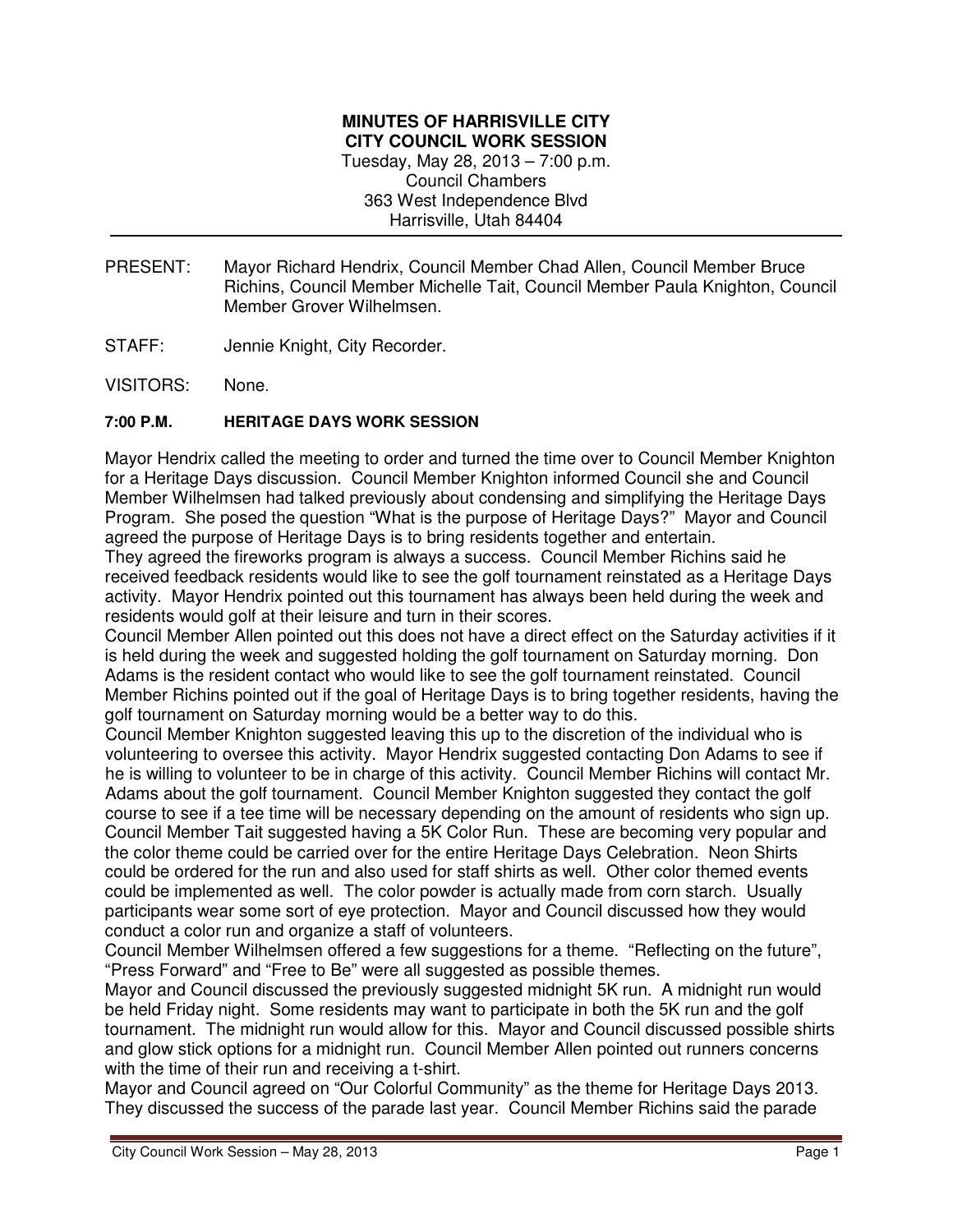volunteer in the past has been Milissa Ferguson. He will contact her to see if she is available and willing to help with this year's celebration.

Mayor Hendrix offered to contact Larry H. Miller about borrowing cars for the City Council Members for the parade.

Council Member Allen suggested implementing a way to keep the Honor Guard moving during the parade so as not to disrupt the flow of the parade. There have been some traffic issues in the past. Mayor and Council discussed the order of the parade, ways to improve the flow of traffic, and the length of the parade route. Mayor and Council agreed slower moving groups could ride on floats instead of walking.

Council Member Richins asked about the Veterans Group. Mayor and Council discussed the options available for a flag ceremony. Local resident Cliff Porter has usually helped organize the flag ceremony. Council Member Knighton asked about the cannon, as this opportunity was missed last year. Council Member Allen said he has the contact information for the cannon and will take care of both the cannon and the flag ceremony, including the National Anthem. Mayor and Council gave discussion on when to run the parade and have the flag ceremony.

Council Member Richins asked if cake and ice cream will be served at this year's celebration. Council Member Wilhelmsen reported he received favorable feedback on this event. Council Member Tait expressed concern with causing conflict with vendors who are selling food. Mayor and Council agreed to inform vendors of Council's plan to serve these things so they can plan accordingly. They gave discussion on the cost of this event. Mayor Hendrix pointed out the Health Department requirements must be met as well. Mayor and Council agreed to serve a colorful cake and ice cream.

Mayor and Council discussed the timeline of events and agreed on the importance of starting events timely to ensure proper time will be given for the youth dance. Council Member Wilhelmsen has committed the original sound system provider, Justin Chatterton for the celebration. Mayor and Council gave discussion on evening entertainment options. They agreed whichever group they select must be given proper notice as they only have two months until the event. Mayor and Council agreed the Battle of the Bands has not been successful in past years. They agreed more of a concert in the park for entertainment. This could provide entertainment for all age groups.

Mayor and Council discussed the past evening entertainment options and how to target different age groups with the evening program. Council Member Knighton suggested a Country Western Group with line dancing available. Mayor and Council discussed various options with music and dancing. Council Member Wilhelmsen pointed out even a single singer can provide entertainment for a short program. He suggested having a simple program to offer some entertainment for a short time. Mayor and Council agreed some of the entertainment groups are too large now and have busier schedules. They continued their discussion with keeping things simple but there may be associated costs with hiring entertainment. Council Members Wilhelmsen and Tait will check availability for evening entertainment options and associated costs.

Council Member Tait expressed her concern with how rushed certain events were at last year's celebration. She suggested having Bingo replace the evening entertainment. This was one complaint received from last year. Mayor and Council agreed some overlapping of events is necessary to keep people busy. They agreed Bingo could be running simultaneously with the evening program, but will keep Bingo at a safe distance to not interrupt the entertainment. Council Member Knighton reminded Council the evening entertainment helps bring the resident's together and is the purpose of having Heritage Days. Mayor and Council discussed the big tent and where to relocate Bingo. They also agreed to serve the cake and ice cream at a later time, to reduce the impact on the vendors.

Mayor and Council agreed the vendor booths need to be numbered more noticeably this year. Council Member Knighton asked if there was a volunteer contact for vendor booths. Jennie